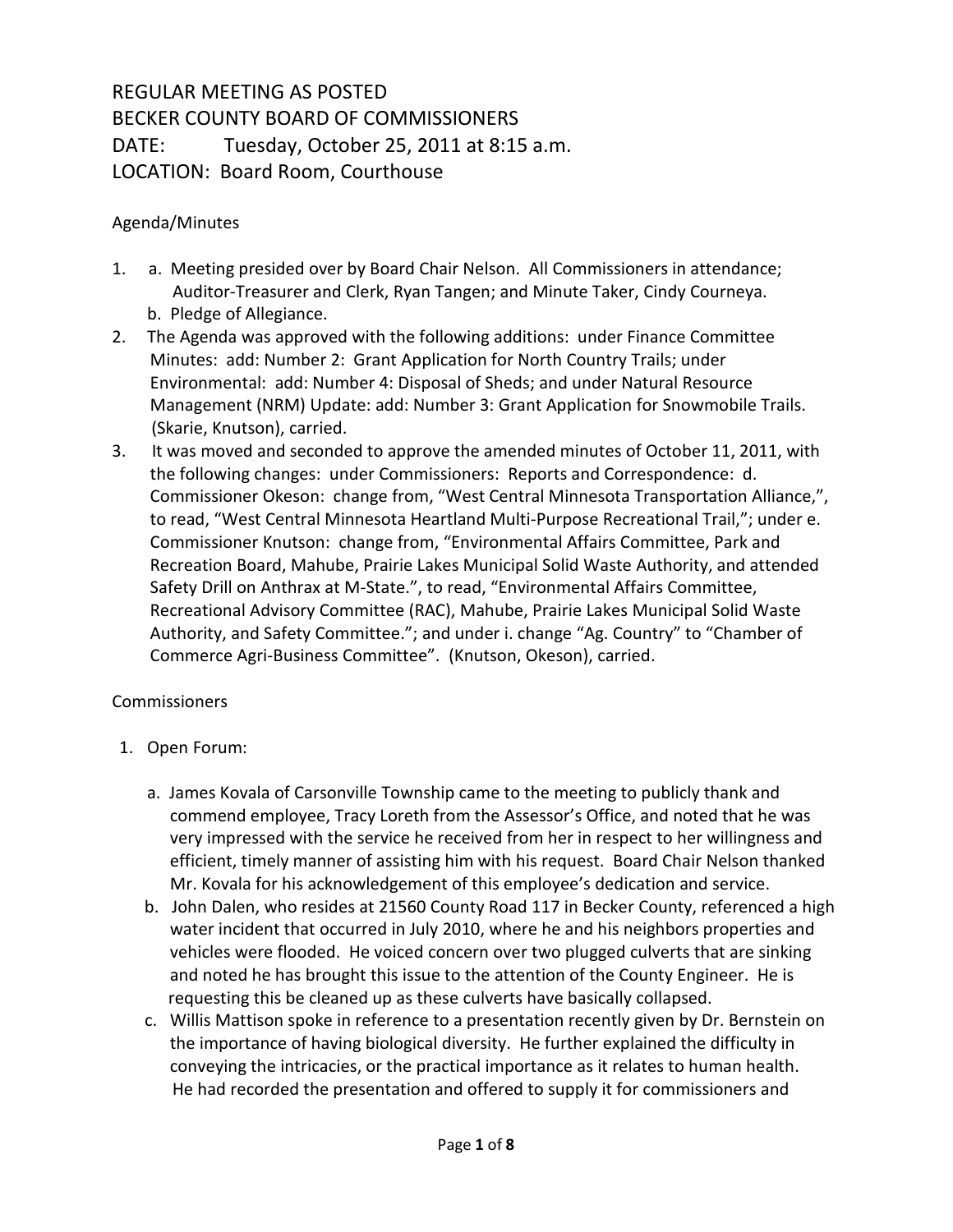employees to review. He also spoke in reference to the upcoming agenda item with the ATV Grant coming forward.

- 2. Reports and Correspondence:
	- a. Commissioner Nelson:
		- i. Reported on the following meeting: Finance Committee, Natural Resources Committee, Association of Minnesota Counties (AMC) District 4 Meeting, and Becker County Soil and Water Conservation District.
	- b. Commissioner Skarie:
		- i. Reported on the following meetings: Becker County Children's Initiative, Lakeland Mental Health, Becker County Fair Board Meeting, and also attended the dedication of the Audubon Elementary School.
	- c. Commissioner Okeson:
		- i. Reported on the following meetings: Economic Development/Housing Authority (EDA), Sheriff's Committee, West Central Juvenile Detention Center, Transit Meeting, Detroit Lakes/Becker County Airport Committee, Association of Minnesota Counties (AMC) District 4 Meeting, and Township Association Meeting.
	- d. Commissioner Knutson:
		- i. Reported on the following meetings: Natural Resource Committee, Association of Minnesota Counties (AMC) District 4 Meeting, Township Association Meeting, and attended the North Country Trail Association Dinner. He also noted that one of the volunteers recognized at the dinner had donated 4,000 hours to the North Country Trail Association for the year.
	- e. Commissioner Schram:
		- i. Reported on the following meetings: Wild Rice Watershed Districts Advisory Board, Economic Development/Housing Authority (EDA), Land of the Dancing Sky Area Agency on Aging, Sheriff's Committee, and the Association of Minnesota Counties (AMC) District 4 Meeting.
	- f. Ryan Tangen presented Resolution 09-11-2F, to support the Association of Minnesota Counties policy to support legislation in reference to the Aquatic Invasive Species, approved at the September 27<sup>th</sup> Board meeting, for the Board's final review before sending to AMC.
	- g. Mr. Tangen noted that he has spoken with Lauri Brooke from Veteran Services and she is willing to serve as a member on the Selective Service Board, for this region, if the Becker County Board of Commissioners would like to nominate her. This will be on the agenda for the next meeting on November 8, 2011.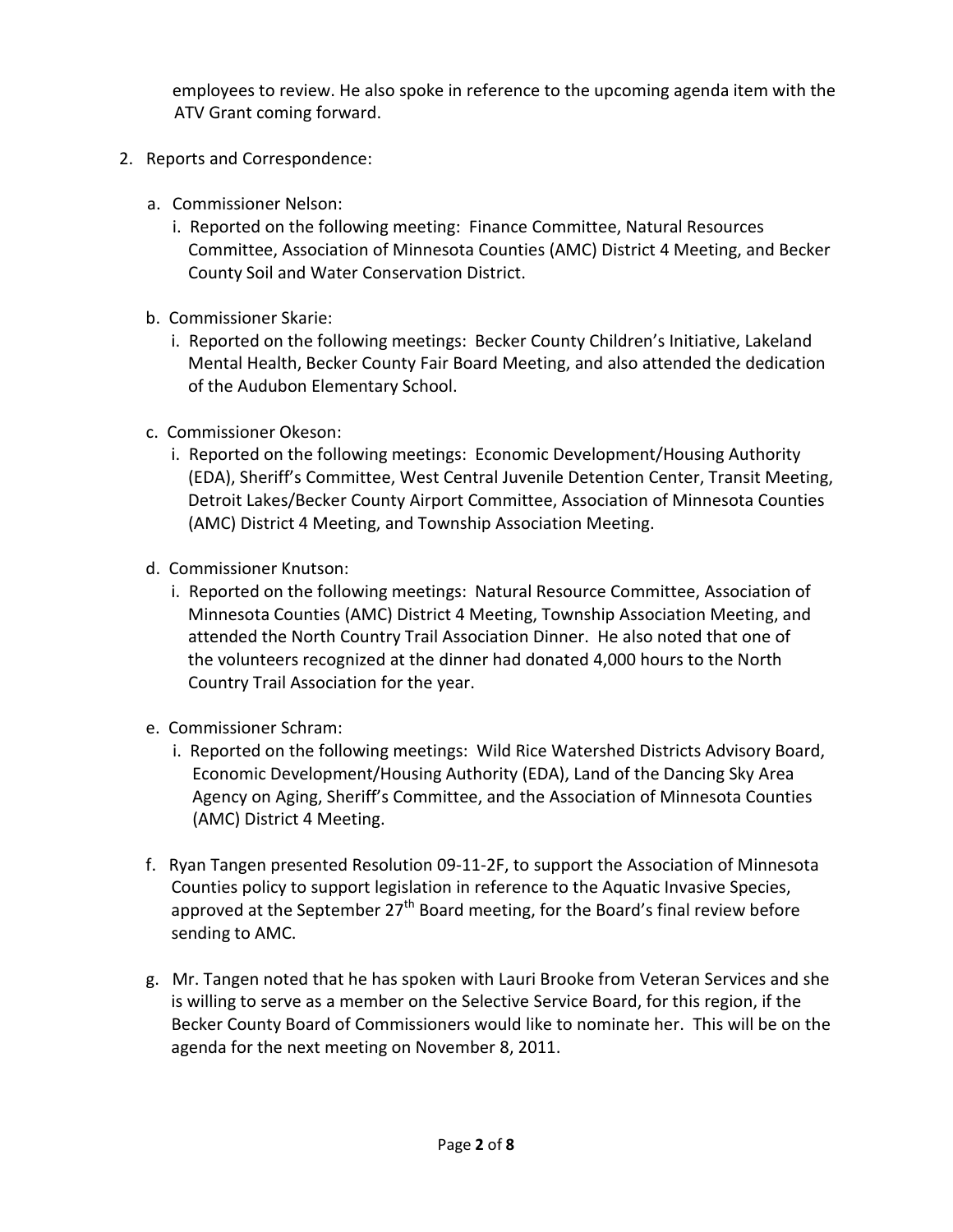- h. The 2011 Annual Meeting of the Minnesota Counties Intergovernmental Trust (MCIT) is scheduled for Monday, December 5, 2011 at the Hyatt Regency in Minneapolis, Minnesota. It was noted that the MCIT Board of Directors is looking for interested candidates, to fill two seats on the board.
- i. Mr. Tangen noted that a motion is needed to sign the letter of support for the PartnerSHIP4Health and will be presented later in the meeting.
- 3. Appointments: It was noted that the Cormorant Lakes Watershed District Manager positions have been advertised and will be on the agenda for discussion at the next meeting on November 8, 2011.

Auditor-Treasurer: Ryan Tangen presented:

- 1. Licenses and Permits: It was moved and seconded to approve the Annual Tobacco License Renewals for November 1, 2011 for:
	- a. Richard B. Sherbrooke, dba Cormorant Store, Inc. in Cormorant Township.
	- b. Karen and Chris Heinz, dba Heinz Operations, Inc.-59er in Detroit Township.
	- b. Joy M. McNamara, dba County 17 Club in Lake View Township.
	- c. Peggy Branstrom, dba Osage Bait and Tackle in Osage Township.
	- d. Cynthia Lou Knoll, dba Toad Lake Store in Toad Lake Township.
	- e. Roger L. Nelson, dba Elbow Lake Store and Bar in Round Lake Township.
	- f. Michelle Marie Schave, dba Osage Convenience and Service, LLC in Osage Township.
	- g. Jody A. Beaudine, dba Lakes One Stop Shop in Cormorant Township.
	- h. Rand F. Levy, dba Horseshoe, Inc.- Soo Pass Ranch in Lake View Township.
	- i. Patricia J. Maloney, dba The Cormorant Pub, Inc. in Cormorant Township.
	- j. Randy Blanford, dba Tamarac Resort and Campground in Sugar Bush Township.
	- k. Wayne M. Crawford, dba Sunlite Bar and Grill in Detroit Township.
	- l. Timothy J. Eischens, dba Two Inlets Country Store in Two Inlets Township.
	- m. Rayna L. Tucker, dba Northwoods Rec., LLC-Ice Cracking Lodge in Round Lake Township.
	- n. Michael D. Sanders, dba Snellman Store in Wolf Lake Township.
	- o. Matthew L. Anderson, dba Tri-Lakes Roadhouse Bar and Grill in Cormorant Township.

(Okeson, Knutson), carried.

Finance Committee Minutes: Auditor-Treasurer: Ryan Tangen presented:

- 1. It was moved and seconded to approve the regular claims, over 90-day claims, and Auditor's Warrants:
	- a. Over 90 Days:
		- i. Payment to Meadowland Surveying in the amount of \$1,495 due to land owner negotiations.
		- ii. Payment to St. Mary's EMS in the amount of \$932.12 due to billing process for inmates.
		- iii. Payment to Sanford in the amount of \$1,048.50 due to billing process for inmates.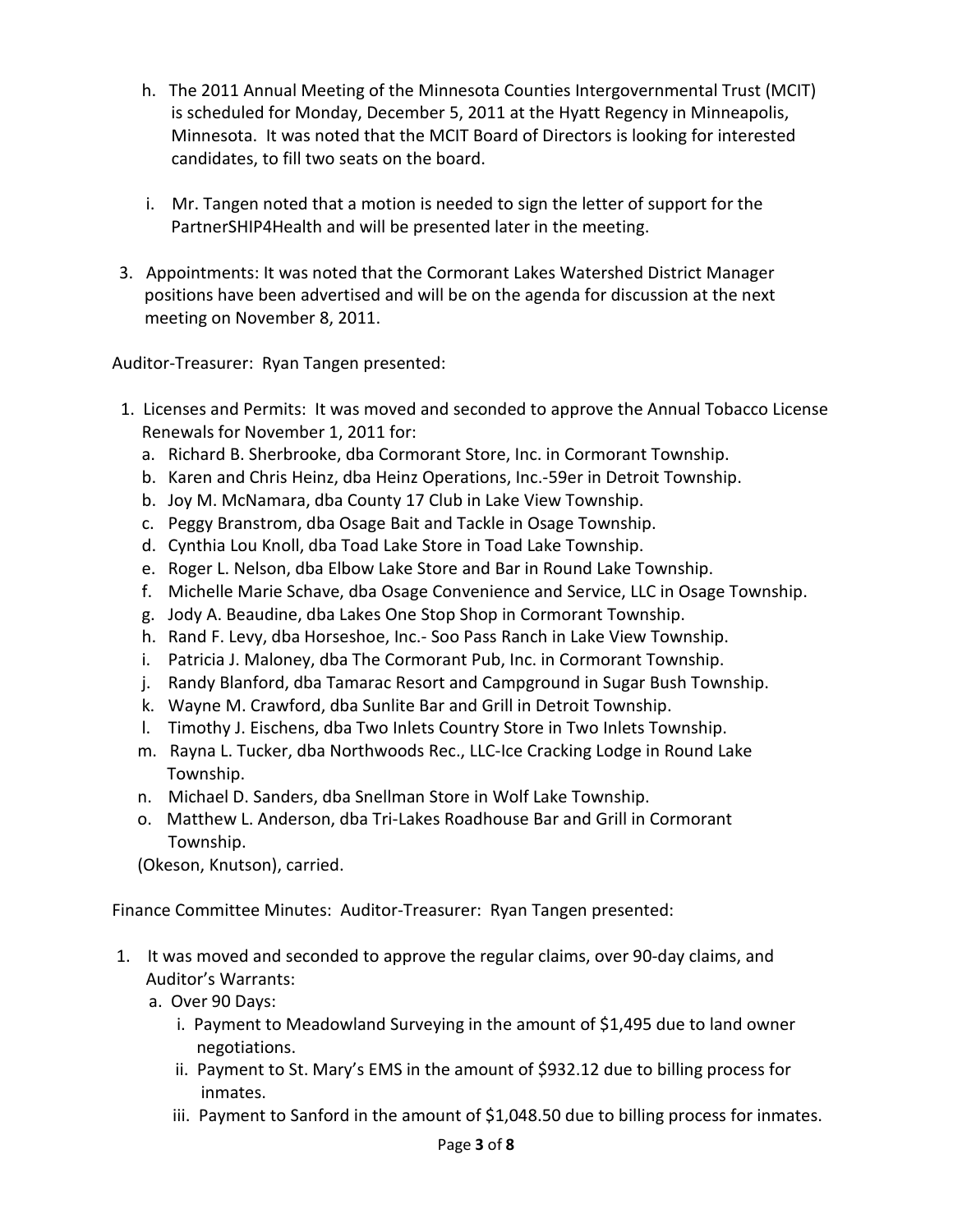- b. Auditor's Warrants (Tuesday Bills):
	- i. 10/11/11 in the amount of \$20,443.90
	- ii. 10/14/11 in the amount of \$2,343.43
	- iii. 10/18/11 in the amount of \$44,076.65
- (Knutson, Skarie), carried.
- 2. It was recommended to approve when presented the Human Services Claims.
- 3. It was recommended to approve when presented Resolution 10-11-2A, to accept Minnesota ATV Grant #0-034-484, for grant period October 1, 2011 through June 30, 2013.
- 4. It was recommended to approve when presented the purchase of a new jail transport car from Nereson Motors, with the low quote of \$20,025.00.
- 5. It was recommended to approve when presented Resolution 10-11-2C, to accept the Minnesota Department of Public Safety Safe and Sober Grant Agreement, effective October 2, 2011 through September 30, 2014.
- 6. It was recommended to approve when presented Resolution 10-11-2B, to authorize the submission of a short-form grant application to the Department of Employment and Economic Development (DEED), for an additional \$51,000, to be used for administration.
- 7. It was recommended to approve when presented, the renewal of the agreement with Rural Minnesota CEP, for employment services for MFIP (Minnesota Family Investment Program) and DWP (Diversionary Work Program).
- 8. It was recommended to approve when presented, the low quote of \$46,770 from Titan Machinery of Fargo for a 2011 Case SV300 Skid Steer for the Transfer Station.
- 9. It was recommended to approve when presented, the low quote from Atkins in the amount of \$1,600 for a rock bucket attachment, needed to process steel and glass.
- 10. It was recommended to approve when presented, Resolution 10-11-2E, to authorize the North Country Trail to utilize the County as the sponsor for a Legacy Grant, with further discussion to follow.
- 11. It was recommended to approve when presented, a letter of support for continued grant funding to our region, for PartnerSHIP4Health, the Minnesota State-Wide Health Improvement Program (SHIP) grantee of Becker, Clay, Otter Tail, and Wilkin counties.
- 12. PartnerSHIP4Health Staff members, Patrick Hollister, Active Living Planner, and Karen Nitzkorski, Community Organizer, presented an overview of the program initiative and funding, and also noted the impact it has on the community with respect to reducing childhood obesity and tobacco use, and City infrastructure and transportation to facilitate more active living initiatives. It was moved and seconded to approve the letter of support for the PartnerSHIP4Health for grant funding to our region. (Okeson, Schram), carried.
- 13. Implementation of the \$5,000 deductible health insurance plan with a Health Savings Account (HSA) requires an administration agreement. The request is to use the same level of service currently in place for the Voluntary Employee's Beneficiary Association Plan (VEBA). It was moved and seconded to utilize Select Account to administer the HSA Plan Design and to authorize the Human Resources Director to complete the application process. (Okeson, Knutson), carried.
- 14. It was moved and seconded to authorize the change to Dearborn National for dental coverage. (Knutson, Okeson), carried.
- 15. Ryan Tangen and Matthew Davis, Regional Trail Coordinator for Minnesota and North Dakota, North Country Trail Association presented information in reference to Resolution 10-11-2E, and the request to support the Legacy Trail Grant Application for the North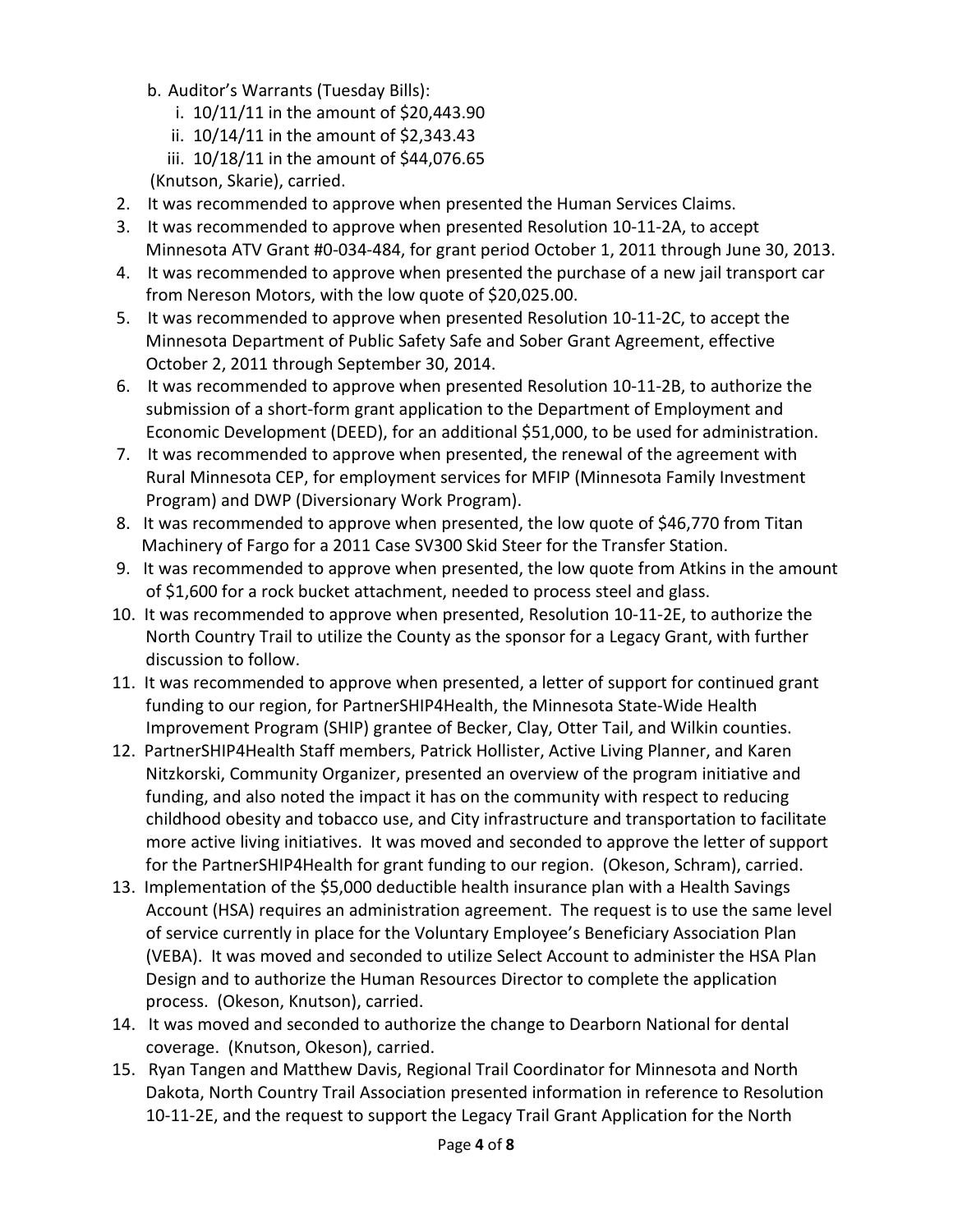Country Trail. Discussion was held and Mr. Tangen noted that the Finance Committee is recommending to approve. It was moved and seconded to approve Resolution 10-11-2E, that Becker County will apply for a Legacy Trail Grant on behalf of the Laurentian Lakes Chapter, North Country Trail Association, and provide project funding prior to reimbursement, and oversight as needed to meet grant requirements. (Knutson, Skarie), carried.

Asesssor: Steve Skoog presented:

 1. It was moved and seconded to approve the abatements for: a. PIN #06.0500.302 in Cormorant Township for the amount of \$56.00. b. PIN #06.0500.302 in Cormorant Township for the amount of \$584.00. c. PIN #33.0259.000 in Toad Lake Township in the amount of \$104.00 (Knutson, Schram), carried.

Sheriff: Tim Gordon presented:

- 1. It was moved and seconded to approve Resolution 10-11-2A, to accept Minnesota ATV Grant #0-034-484, for grant period October 1, 2011 through June 30, 2013, in the amount of \$8,820 annually. (Skarie, Schram), carried.
- 2. It was moved and seconded to accept the lowest quote of \$20,025.00 from Nereson Motors for the purchase of a vehicle, with the desired equipment. (Knutson, Okeson), carried.
- 3. It was moved and seconded to approve Resolution 10-11-2C, to accept the Minnesota Department of Public Safety Safe and Sober Grant Agreement, effective October 2, 2011 through September 30, 2014. (Schram, Okeson), carried.

Planning and Zoning: Patty Swenson presented:

- 1. It was moved and seconded to concur with the Becker County Planning Commission (October 18, 2011), to approve a Conditional Use Permit for storage condominiums based on the fact that the request meets the criteria of the Ordinance, for Jerry and Brenda Reep/Enget at project location of Morton Oaks Road in Lake Eunice Township, across the road from Lake Maud. (Knutson, Schram), carried.
- 2. It was moved and seconded to concur with the Becker County Planning Commission (October 18, 2011), to approve a Conditional Use Permit to allow a temporary second dwelling for elderly care on one parcel of land, with the stipulation that one home will be removed within six (6) months after the need for elderly care no longer exists, based on the fact that the use will not be detrimental to the area, for Loren Jepson, at project location 44720 Co. Rd. 151 in Toad Lake Township. (Okeson, Skarie), carried.
- 3. It was moved and seconded to concur with the Becker County Planning Commission (October 18, 2011), to approve a Certificate of Survey to allow one tract of land consisting of 200 feet of lakeshore and 2.5 acres, plus or minus, based on the fact that a variance was granted on October 13, 2011 for substandard lot size and the Certificate of Survey meets the critieria of the Ordinance, for Citizens National Bank of Park Rapids, at project location 17005 480<sup>th</sup> Ave. in Wolf Lake Township. (Schram, Knutson), carried.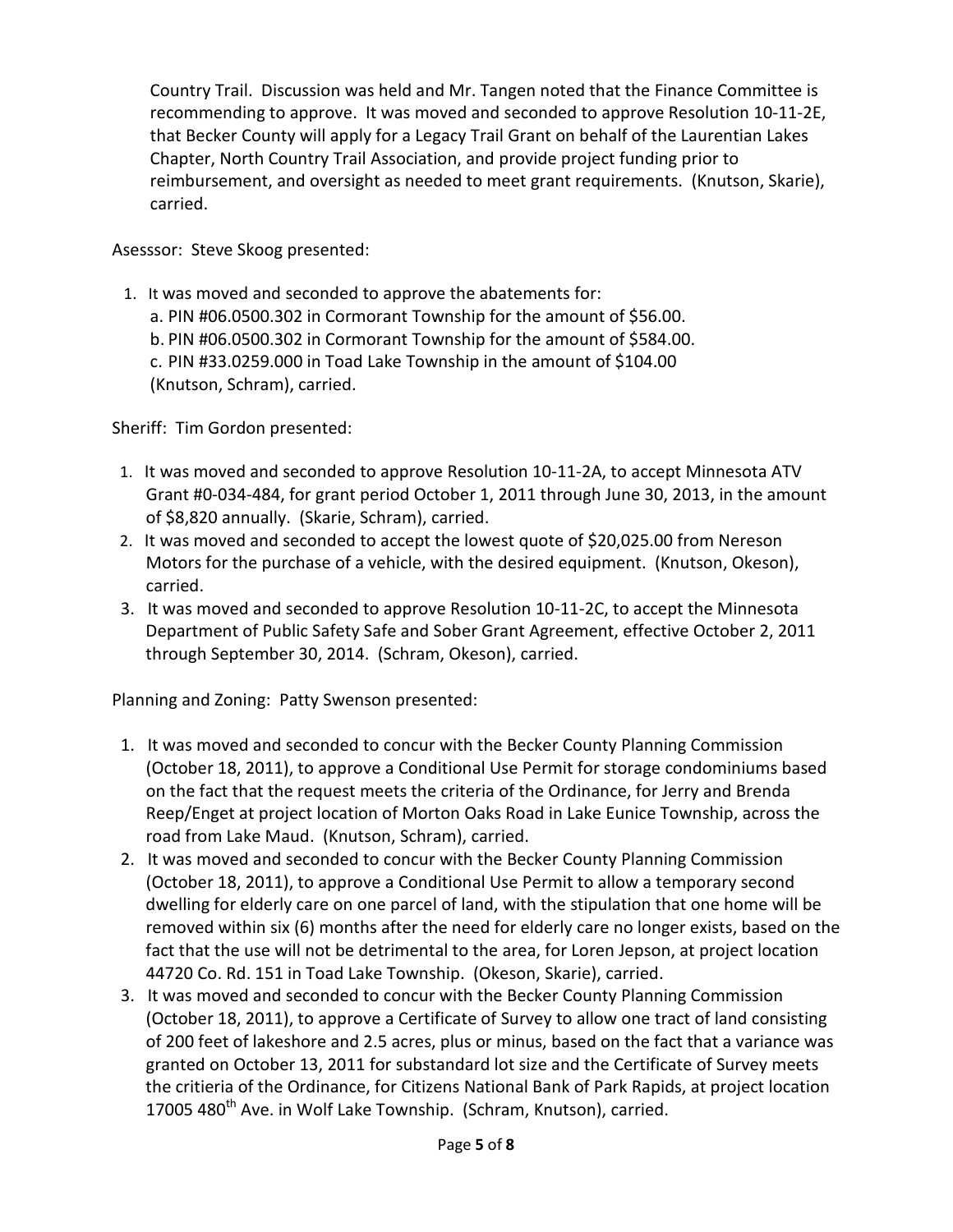4. There will be no informational meeting in November.

Economic Development Authority: Jon Thomsen presented:

 1. It was moved and seconded to approve Resolution 10-11-2B, to authorize the County Board Chair and County Auditor-Treasurer to submit a short form application to the Department of Employment and Economic Development (DEED) on behalf of Becker County and the Cities of Callaway, Mahnomen, and Waubun, to re-apply for additional funds of \$51,000, for Becker County's share, to be used for administration, in continuation of the existing grant. (Schram, Okeson), carried.

Jim Kovala inquired of the Board if the County had received FEMA funding for spring road repairs because the townships have not received their reimbursements yet.

Becker County Adult Mental Health Local Advisory Council (LAC):

Don Janes, Supervisor at Becker County Human Services and Ann Zick, Chair of the Becker County Adult Mental Health Local Advisory Council (LAC) presented an overview of the Becker County Adult Mental Health Grant Plan, including a list of priorities and unmet needs as identified by the LAC, with the plan being presented for approval later in the meeting. It was noted that there are open appointments for the LAC. The council meets four times a year with the new members meeting scheduled for January and invited interested board members and/or anyone from the public to apply, with applications being made available. There is also an open house for A Place to Belong, located in the Graystone Building in Detroit Lakes for Wednesday, October 26, 2011 from 11:00 a.m. – 3:00 p.m..

Human Services: Nancy Nelson presented:

- 1. It was moved and seconded to approve the renewal of the annual agreement with Rural Minnesota CEP, for employment services for MFIP (Minnesota Family Investment Program) and DWP (Diversionary Work Program). (Skarie, Schram), carried.
- 2. It was moved and seconded to approve the addendum to the Minnesota Consortium for Advanced Rural Psychology Training agreement. (Skarie, Okeson), carried.
- 3. It was moved and seconded to approve the Becker County Adult Mental Health Grant Plan, as presented by the Becker County Adult Mental Health Advisory Council (LAC). (Knutson, Schram), carried.
- 4. It was moved and seconded to approve the Human Services reports for Child and Family, Financial Support, Adult Services, Mental/Chemical Dependency (MCD), Community Health and Transit. (Knutson, Skarie), carried.
- 5. It was moved and seconded to approve the Human Services Claims for Human Services, Community Health, and Transit. (Skarie, Knutson), carried.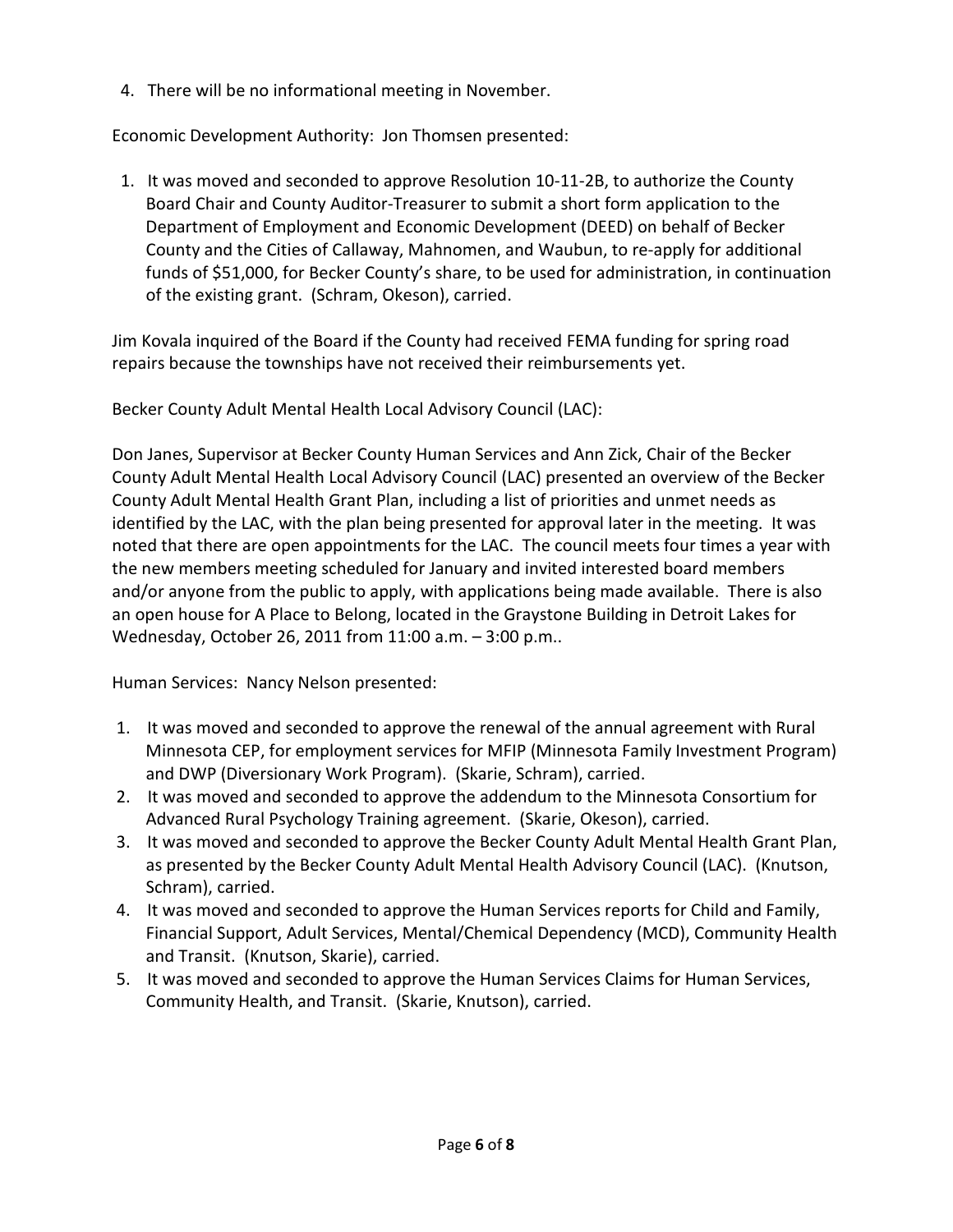Independent Audit Exit Interview:

Colleen Hoffman, CPA, Independent Auditor for Hoffman, Dale, and Swenson, PLLC, presented copies of the completed audit to the Board and provided a verbal report and feedback of the audit. Ms. Hoffman explained the meaning of an unqualified opinion and noted that the County has an A1 bond rating. She stated that the county employees are doing a great job making the audit efficient. She did also mention the need to create procedures to tighten controls with collections at the Transfer Station.

Environmental: Steve Skoog presented:

- 1. It was moved and seconded to approve the purchase of a 2011 Case SV300 Skid Steer Loader from Titan Machinery, with the low quote of \$46,770. (Knutson, Skarie), carried.
- 2. It was moved and seconded to approve the purchase of a rock bucket attachment from Atkins with the low quote of \$1,600. (Knutson, Okeson), carried.
- 3. It was moved and seconded to approve the distribution of SCORE Funding for Local Units of Government, based on last year's same funding. (Okeson, Knutson), carried.
- 4. It was moved and seconded to approve the sale of 12 sheds using a sealed bid process, with the sale being advertised and the forms posted on the Becker County website. (Knutson, Skarie), carried.

Aquatic Invasive Species (AIS) Session:

Terry Kalil, Vice-President of the Coalition of Lakes Association (COLA), Moriya Ruffer, RMB Labs and Terra Gutter, Pelican Water Shed District, gave a presentation on the Spread of Aquatic Invasive Species. A lengthy discussion was held in reference to this issue and specifically to the recent Zebra Mussel infestation at Rose Lake in Ottertail County. Board Chair Nelson thanked everyone for attending the meeting and expressed the Board's recognition of the problem and commitment to this issue and is recommending further discussion at the next Department Head meeting and Finance Committee meeting, to brainstorm what options are available, i.e. assigning staff and/or funding for a decontamination unit. The formation of a taskforce will be revisited at the next board meeting.

Natural Resource Management: Ryan Tangen presented:

- 1. It was moved and seconded to approve Becker County as the sponsor for four snowmobile trail grant applications for the Ultra Snowmobile Club and for Ultra Snowmobile Club to receive these legacy funds. (Okeson, Schram), carried.
- 2. It was moved and seconded to approve Resolution 10-11-2D, to authorize an easement across unsold tax-forfeited land to provide access to the property at Section 19-142-039 Government Lots 2, 3, and 4 and SW1/4 of NE1/4, Parcel # 09.0136.000, with the requested easement for a one rod by one rod, corner to corner, in the southwest corner of Government Lot 5, known as Parcel # 09.7123.000, for Kenneth A. Mitchell, Scott A. Timm, Dennis R. Dreyer, Michael J. Livingston, and Gregory L. Thomas. (Schram, Skarie), carried.